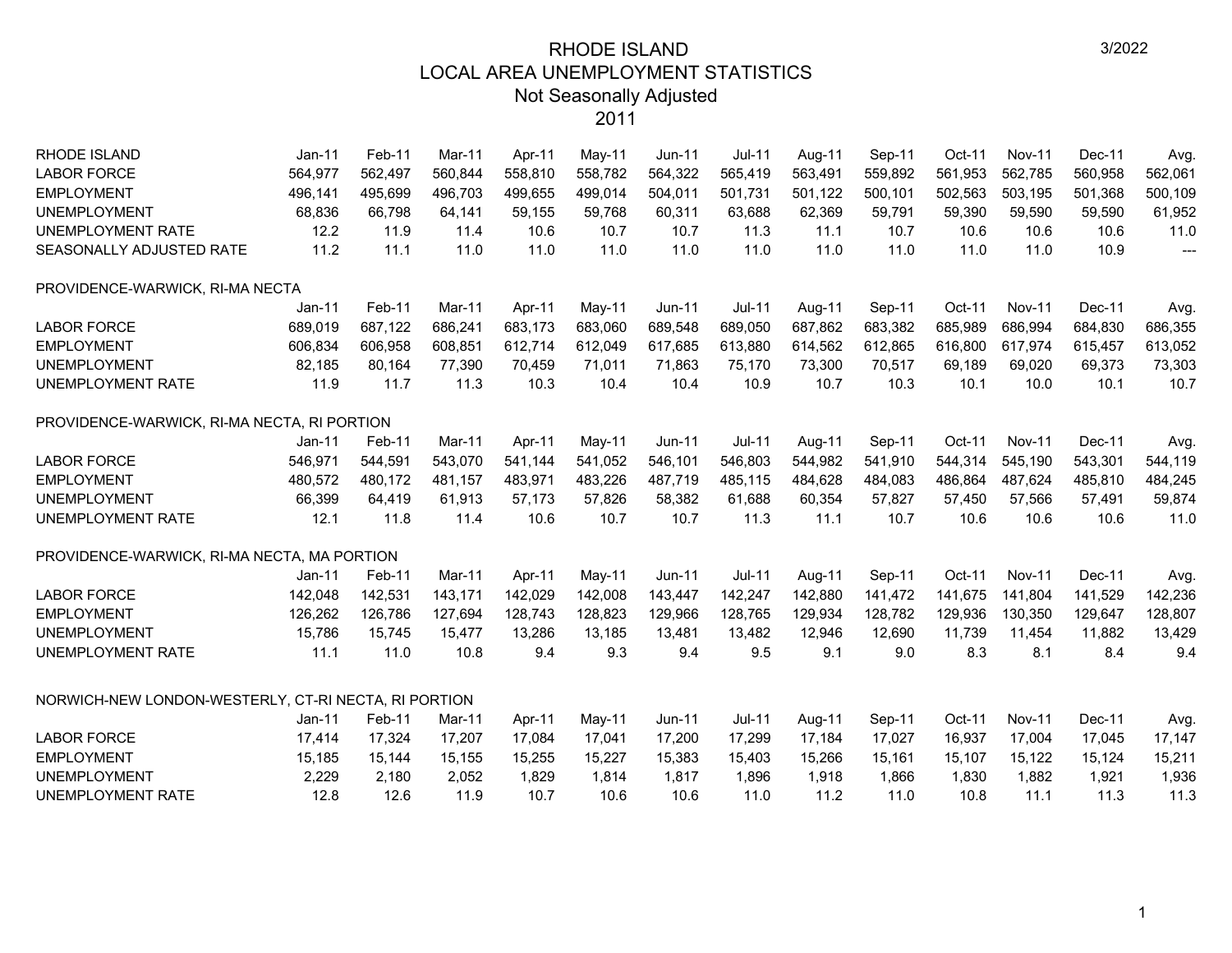| <b>BARRINGTON</b>        | <b>Jan-11</b> | Feb-11 | Mar-11 | Apr-11 | May-11 | Jun-11        | Jul-11        | Aug-11 | Sep-11 | Oct-11 | <b>Nov-11</b> | Dec-11 | Avg.   |
|--------------------------|---------------|--------|--------|--------|--------|---------------|---------------|--------|--------|--------|---------------|--------|--------|
| <b>LABOR FORCE</b>       | 8,375         | 8,348  | 8,350  | 8,348  | 8,411  | 8,513         | 8,493         | 8,507  | 8,454  | 8,466  | 8,462         | 8,420  | 8,429  |
| <b>EMPLOYMENT</b>        | 7,712         | 7,705  | 7,721  | 7,766  | 7,754  | 7,827         | 7,785         | 7,777  | 7,768  | 7,813  | 7,825         | 7,796  | 7,771  |
| <b>UNEMPLOYMENT</b>      | 663           | 643    | 629    | 582    | 657    | 686           | 708           | 730    | 686    | 653    | 637           | 624    | 658    |
| <b>UNEMPLOYMENT RATE</b> | 7.9           | 7.7    | 7.5    | 7.0    | 7.8    | 8.1           | 8.3           | 8.6    | 8.1    | 7.7    | 7.5           | 7.4    | 7.8    |
| <b>BRISTOL</b>           | Jan-11        | Feb-11 | Mar-11 | Apr-11 | May-11 | <b>Jun-11</b> | <b>Jul-11</b> | Aug-11 | Sep-11 | Oct-11 | <b>Nov-11</b> | Dec-11 | Avg.   |
| <b>LABOR FORCE</b>       | 12,257        | 12,205 | 12,135 | 12,070 | 12,054 | 12,068        | 12,094        | 12,104 | 11,981 | 12,124 | 12,153        | 12,107 | 12,113 |
| <b>EMPLOYMENT</b>        | 10,806        | 10,797 | 10,820 | 10,883 | 10,866 | 10,967        | 10,909        | 10,898 | 10,885 | 10,948 | 10,965        | 10,924 | 10,889 |
| <b>UNEMPLOYMENT</b>      | 1,451         | 1,408  | 1,315  | 1,187  | 1,188  | 1,101         | 1,185         | 1,206  | 1,096  | 1,176  | 1,188         | 1,183  | 1,224  |
| <b>UNEMPLOYMENT RATE</b> | 11.8          | 11.5   | 10.8   | 9.8    | 9.9    | 9.1           | 9.8           | 10.0   | 9.1    | 9.7    | 9.8           | 9.8    | 10.1   |
| <b>BURRILLVILLE</b>      | Jan-11        | Feb-11 | Mar-11 | Apr-11 | May-11 | Jun-11        | <b>Jul-11</b> | Aug-11 | Sep-11 | Oct-11 | <b>Nov-11</b> | Dec-11 | Avg.   |
| <b>LABOR FORCE</b>       | 9,123         | 9,062  | 9,001  | 8,951  | 8,899  | 8,953         | 9,029         | 9,005  | 8,973  | 8,977  | 8,984         | 8,953  | 8,993  |
| <b>EMPLOYMENT</b>        | 7,927         | 7,921  | 7,937  | 7,983  | 7,971  | 8,045         | 8,002         | 7,994  | 7,985  | 8,031  | 8,044         | 8,014  | 7,988  |
| <b>UNEMPLOYMENT</b>      | 1,196         | 1,141  | 1,064  | 968    | 928    | 908           | 1,027         | 1,011  | 988    | 946    | 940           | 939    | 1,005  |
| <b>UNEMPLOYMENT RATE</b> | 13.1          | 12.6   | 11.8   | 10.8   | 10.4   | 10.1          | 11.4          | 11.2   | 11.0   | 10.5   | 10.5          | 10.5   | 11.2   |
| <b>CENTRAL FALLS</b>     | Jan-11        | Feb-11 | Mar-11 | Apr-11 | May-11 | Jun-11        | <b>Jul-11</b> | Aug-11 | Sep-11 | Oct-11 | <b>Nov-11</b> | Dec-11 | Avg.   |
| <b>LABOR FORCE</b>       | 8,839         | 8,726  | 8,797  | 8,783  | 8,849  | 8,991         | 8,976         | 8,892  | 8,882  | 8,907  | 8,889         | 8,814  | 8,862  |
| <b>EMPLOYMENT</b>        | 7,602         | 7,595  | 7,611  | 7,655  | 7,644  | 7,715         | 7,674         | 7,666  | 7,657  | 7,701  | 7,713         | 7,685  | 7,660  |
| <b>UNEMPLOYMENT</b>      | 1,237         | 1,131  | 1,186  | 1,128  | 1,205  | 1,276         | 1,302         | 1,226  | 1,225  | 1,206  | 1,176         | 1,129  | 1,202  |
| UNEMPLOYMENT RATE        | 14.0          | 13.0   | 13.5   | 12.8   | 13.6   | 14.2          | 14.5          | 13.8   | 13.8   | 13.5   | 13.2          | 12.8   | 13.6   |
| <b>CHARLESTOWN</b>       | $Jan-11$      | Feb-11 | Mar-11 | Apr-11 | May-11 | Jun-11        | Jul-11        | Aug-11 | Sep-11 | Oct-11 | <b>Nov-11</b> | Dec-11 | Avg.   |
| <b>LABOR FORCE</b>       | 4,370         | 4,369  | 4,330  | 4,241  | 4,170  | 4,178         | 4,253         | 4,234  | 4,211  | 4,209  | 4,202         | 4,233  | 4,250  |
| <b>EMPLOYMENT</b>        | 3,671         | 3,668  | 3,675  | 3,697  | 3,691  | 3,725         | 3,705         | 3,702  | 3,698  | 3,719  | 3,725         | 3,711  | 3,699  |
| <b>UNEMPLOYMENT</b>      | 699           | 701    | 655    | 544    | 479    | 453           | 548           | 532    | 513    | 490    | 477           | 522    | 551    |
| UNEMPLOYMENT RATE        | 16.0          | 16.0   | 15.1   | 12.8   | 11.5   | 10.8          | 12.9          | 12.6   | 12.2   | 11.6   | 11.4          | 12.3   | 13.0   |
| <b>COVENTRY</b>          | $Jan-11$      | Feb-11 | Mar-11 | Apr-11 | May-11 | Jun-11        | <b>Jul-11</b> | Aug-11 | Sep-11 | Oct-11 | <b>Nov-11</b> | Dec-11 | Avg.   |
| <b>LABOR FORCE</b>       | 19,293        | 19,311 | 19,218 | 19,012 | 19,001 | 19,265        | 19,373        | 19,339 | 19,157 | 19,216 | 19,218        | 19,127 | 19,211 |
| <b>EMPLOYMENT</b>        | 16,953        | 16,939 | 16,974 | 17,073 | 17,047 | 17,205        | 17,113        | 17,096 | 17,077 | 17,175 | 17,202        | 17,138 | 17,083 |
| <b>UNEMPLOYMENT</b>      | 2,340         | 2,372  | 2,244  | 1,939  | 1,954  | 2,060         | 2,260         | 2,243  | 2,080  | 2,041  | 2,016         | 1,989  | 2,128  |
| UNEMPLOYMENT RATE        | 12.1          | 12.3   | 11.7   | 10.2   | 10.3   | 10.7          | 11.7          | 11.6   | 10.9   | 10.6   | 10.5          | 10.4   | 11.1   |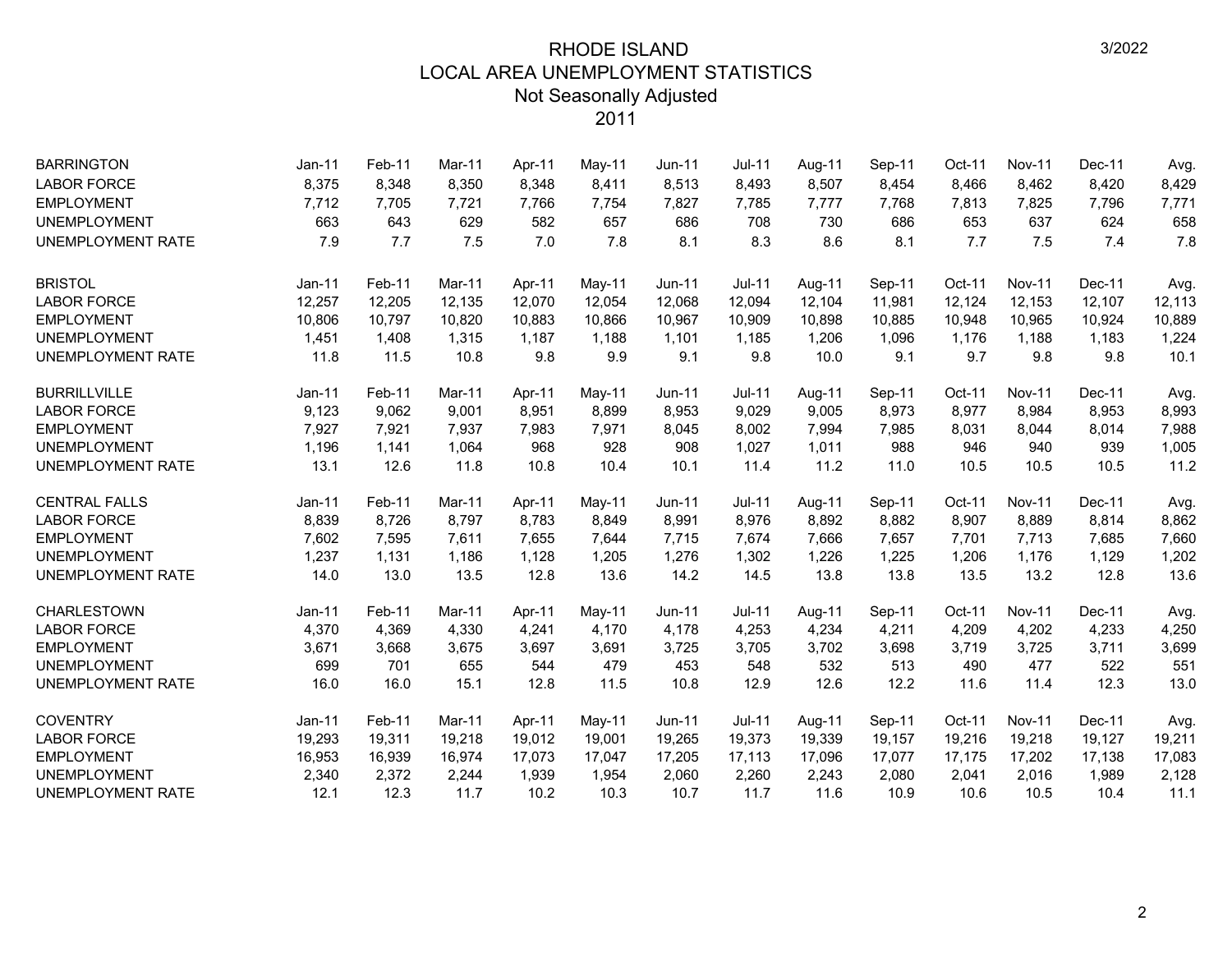| <b>CRANSTON</b>          | $Jan-11$ | Feb-11 | Mar-11 | Apr-11 | May-11 | Jun-11        | <b>Jul-11</b> | Aug-11 | Sep-11 | Oct-11 | <b>Nov-11</b> | Dec-11 | Avg.   |
|--------------------------|----------|--------|--------|--------|--------|---------------|---------------|--------|--------|--------|---------------|--------|--------|
| <b>LABOR FORCE</b>       | 41,734   | 41,535 | 41,431 | 41,533 | 41,559 | 42,019        | 41,977        | 41,825 | 41,591 | 41,795 | 41,876        | 41,757 | 41,719 |
| <b>EMPLOYMENT</b>        | 36,958   | 36,927 | 37,003 | 37,219 | 37,162 | 37,507        | 37,307        | 37,270 | 37,228 | 37,441 | 37,500        | 37,360 | 37,240 |
| <b>UNEMPLOYMENT</b>      | 4,776    | 4,608  | 4,428  | 4,314  | 4,397  | 4,512         | 4,670         | 4,555  | 4,363  | 4,354  | 4,376         | 4,397  | 4,479  |
| <b>UNEMPLOYMENT RATE</b> | 11.4     | 11.1   | 10.7   | 10.4   | 10.6   | 10.7          | 11.1          | 10.9   | 10.5   | 10.4   | 10.4          | 10.5   | 10.7   |
| <b>CUMBERLAND</b>        | $Jan-11$ | Feb-11 | Mar-11 | Apr-11 | May-11 | <b>Jun-11</b> | <b>Jul-11</b> | Aug-11 | Sep-11 | Oct-11 | <b>Nov-11</b> | Dec-11 | Avg.   |
| <b>LABOR FORCE</b>       | 19,372   | 19,311 | 19,307 | 19,238 | 19,142 | 19,361        | 19,437        | 19,377 | 19,273 | 19,279 | 19,230        | 19,148 | 19,290 |
| <b>EMPLOYMENT</b>        | 17,261   | 17,247 | 17.282 | 17,383 | 17,356 | 17,518        | 17,424        | 17,407 | 17,387 | 17,487 | 17,514        | 17,449 | 17,393 |
| <b>UNEMPLOYMENT</b>      | 2,111    | 2,064  | 2,025  | 1,855  | 1,786  | 1,843         | 2,013         | 1,970  | 1,886  | 1,792  | 1,716         | 1,699  | 1,897  |
| <b>UNEMPLOYMENT RATE</b> | 10.9     | 10.7   | 10.5   | 9.6    | 9.3    | 9.5           | 10.4          | 10.2   | 9.8    | 9.3    | 8.9           | 8.9    | 9.8    |
| <b>EAST GREENWICH</b>    | $Jan-11$ | Feb-11 | Mar-11 | Apr-11 | May-11 | <b>Jun-11</b> | $Jul-11$      | Aug-11 | Sep-11 | Oct-11 | <b>Nov-11</b> | Dec-11 | Avg.   |
| <b>LABOR FORCE</b>       | 6,994    | 6,950  | 6,952  | 6,956  | 6,975  | 7,057         | 6,967         | 6,944  | 6,918  | 6,956  | 6,954         | 6,915  | 6,961  |
| <b>EMPLOYMENT</b>        | 6,197    | 6,192  | 6,205  | 6,241  | 6,231  | 6,289         | 6,256         | 6,249  | 6,242  | 6,278  | 6,288         | 6,265  | 6,244  |
| <b>UNEMPLOYMENT</b>      | 797      | 758    | 747    | 715    | 744    | 768           | 711           | 695    | 676    | 678    | 666           | 650    | 717    |
| <b>UNEMPLOYMENT RATE</b> | 11.4     | 10.9   | 10.7   | 10.3   | 10.7   | 10.9          | 10.2          | 10.0   | 9.8    | 9.7    | 9.6           | 9.4    | 10.3   |
| <b>EAST PROVIDENCE</b>   | $Jan-11$ | Feb-11 | Mar-11 | Apr-11 | May-11 | <b>Jun-11</b> | <b>Jul-11</b> | Aug-11 | Sep-11 | Oct-11 | <b>Nov-11</b> | Dec-11 | Avg.   |
| <b>LABOR FORCE</b>       | 24,908   | 24,770 | 24,649 | 24,466 | 24,381 | 24,500        | 24,590        | 24,569 | 24,656 | 24,707 | 24,745        | 24,636 | 24,631 |
| <b>EMPLOYMENT</b>        | 21,607   | 21,589 | 21,633 | 21,760 | 21,726 | 21,928        | 21,811        | 21,789 | 21,765 | 21,890 | 21,924        | 21,843 | 21,772 |
| <b>UNEMPLOYMENT</b>      | 3,301    | 3,181  | 3,016  | 2,706  | 2,655  | 2,572         | 2,779         | 2,780  | 2,891  | 2,817  | 2,821         | 2,793  | 2,859  |
| UNEMPLOYMENT RATE        | 13.3     | 12.8   | 12.2   | 11.1   | 10.9   | 10.5          | 11.3          | 11.3   | 11.7   | 11.4   | 11.4          | 11.3   | 11.6   |
| <b>EXETER</b>            | $Jan-11$ | Feb-11 | Mar-11 | Apr-11 | May-11 | Jun-11        | <b>Jul-11</b> | Aug-11 | Sep-11 | Oct-11 | <b>Nov-11</b> | Dec-11 | Avg.   |
| <b>LABOR FORCE</b>       | 4,022    | 4,006  | 3,957  | 3,895  | 3,855  | 3,848         | 3,869         | 3,841  | 3,795  | 3,895  | 3,880         | 3,851  | 3,893  |
| <b>EMPLOYMENT</b>        | 3,481    | 3,478  | 3,485  | 3,505  | 3,500  | 3,532         | 3,514         | 3,510  | 3,506  | 3,526  | 3,532         | 3,519  | 3,507  |
| <b>UNEMPLOYMENT</b>      | 541      | 528    | 472    | 390    | 355    | 316           | 355           | 331    | 289    | 369    | 348           | 332    | 386    |
| UNEMPLOYMENT RATE        | 13.5     | 13.2   | 11.9   | 10.0   | 9.2    | 8.2           | 9.2           | 8.6    | 7.6    | 9.5    | 9.0           | 8.6    | 9.9    |
| <b>FOSTER</b>            | $Jan-11$ | Feb-11 | Mar-11 | Apr-11 | May-11 | Jun-11        | <b>Jul-11</b> | Aug-11 | Sep-11 | Oct-11 | <b>Nov-11</b> | Dec-11 | Avg.   |
| <b>LABOR FORCE</b>       | 2,944    | 2,922  | 2,904  | 2,864  | 2,869  | 2,868         | 2,896         | 2,871  | 2,846  | 2,817  | 2,841         | 2,861  | 2,876  |
| <b>EMPLOYMENT</b>        | 2,527    | 2,525  | 2,530  | 2,545  | 2,541  | 2,565         | 2,551         | 2,549  | 2,546  | 2,560  | 2,564         | 2,555  | 2,547  |
| <b>UNEMPLOYMENT</b>      | 417      | 397    | 374    | 319    | 328    | 303           | 345           | 322    | 300    | 257    | 277           | 306    | 329    |
| UNEMPLOYMENT RATE        | 14.2     | 13.6   | 12.9   | 11.1   | 11.4   | 10.6          | 11.9          | 11.2   | 10.5   | 9.1    | 9.8           | 10.7   | 11.4   |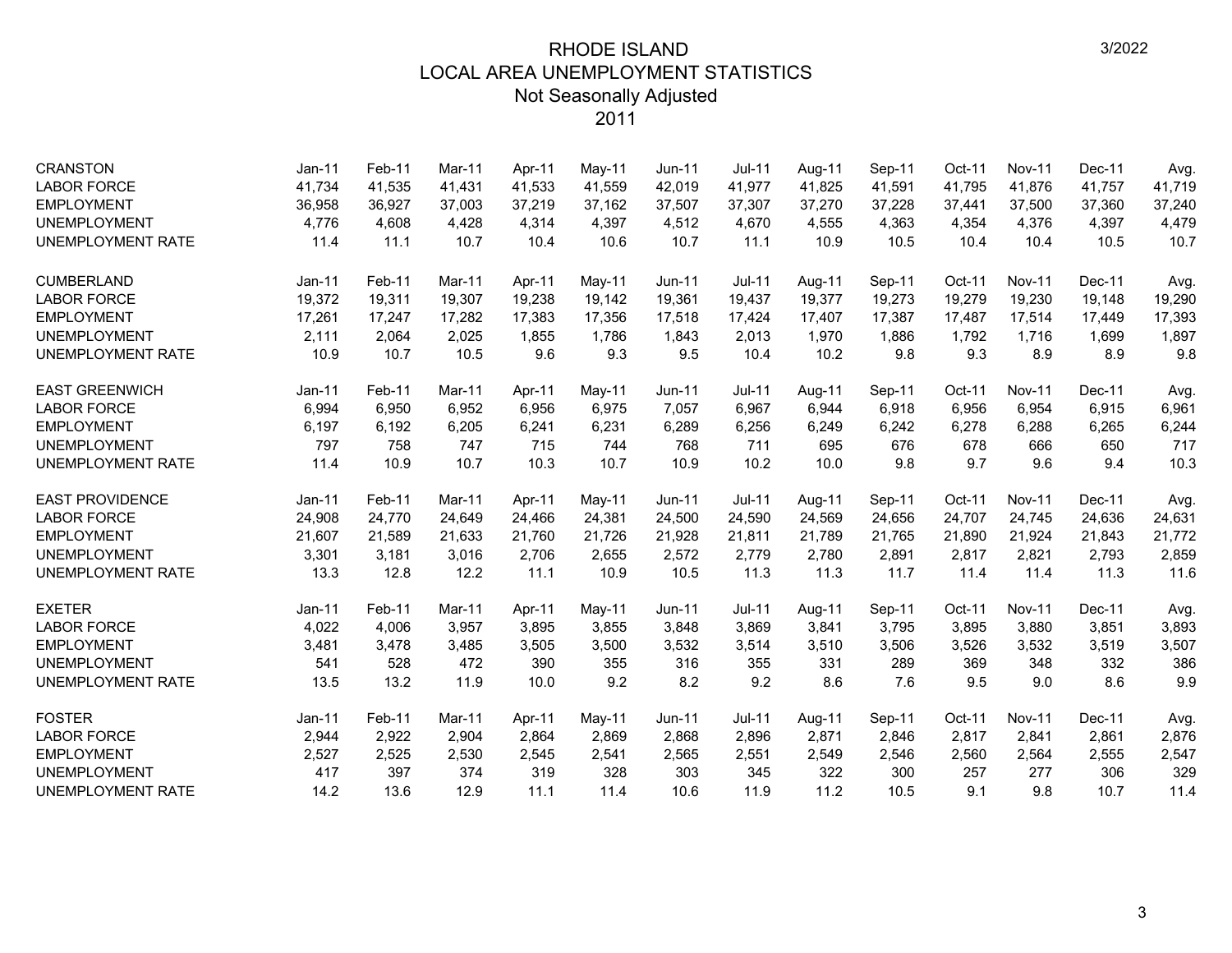| <b>GLOCESTER</b><br><b>LABOR FORCE</b> | Jan-11<br>6,014 | Feb-11<br>5,986 | Mar-11<br>5,959 | Apr-11<br>5,896 | May-11<br>5,882 | $Jun-11$<br>5,860 | <b>Jul-11</b><br>5,907 | Aug-11<br>5,868 | Sep-11<br>5,845 | Oct-11<br>5,883 | <b>Nov-11</b><br>5,920 | Dec-11<br>5,913 | Avg.<br>5,912 |
|----------------------------------------|-----------------|-----------------|-----------------|-----------------|-----------------|-------------------|------------------------|-----------------|-----------------|-----------------|------------------------|-----------------|---------------|
| <b>EMPLOYMENT</b>                      | 5,325           | 5,320           | 5,331           | 5,362           | 5,354           | 5,404             | 5,375                  | 5,370           | 5,364           | 5,395           | 5,403                  | 5,383           | 5,366         |
| <b>UNEMPLOYMENT</b>                    | 689             | 666             | 628             | 534             | 528             | 456               | 532                    | 498             | 481             | 488             | 517                    | 530             | 546           |
| <b>UNEMPLOYMENT RATE</b>               | 11.5            | 11.1            | 10.5            | 9.1             | 9.0             | 7.8               | 9.0                    | 8.5             | 8.2             | 8.3             | 8.7                    | 9.0             | 9.2           |
|                                        |                 |                 |                 |                 |                 |                   |                        |                 |                 |                 |                        |                 |               |
| <b>HOPKINTON</b>                       | Jan-11          | Feb-11          | Mar-11          | Apr-11          | May-11          | <b>Jun-11</b>     | <b>Jul-11</b>          | Aug-11          | Sep-11          | Oct-11          | <b>Nov-11</b>          | Dec-11          | Avg.          |
| <b>LABOR FORCE</b>                     | 5,123           | 5,103           | 5,044           | 5,028           | 5,022           | 5,065             | 5,167                  | 5,077           | 4,994           | 4,966           | 4,981                  | 4,962           | 5,044         |
| <b>EMPLOYMENT</b>                      | 4,509           | 4,497           | 4,500           | 4,530           | 4,522           | 4,568             | 4,574                  | 4,533           | 4,502           | 4,486           | 4,491                  | 4,491           | 4,517         |
| <b>UNEMPLOYMENT</b>                    | 614             | 606             | 544             | 498             | 500             | 497               | 593                    | 544             | 492             | 480             | 490                    | 471             | 527           |
| <b>UNEMPLOYMENT RATE</b>               | 12.0            | 11.9            | 10.8            | 9.9             | 10.0            | 9.8               | 11.5                   | 10.7            | 9.9             | 9.7             | 9.8                    | 9.5             | 10.4          |
| <b>JAMESTOWN</b>                       | Jan-11          | Feb-11          | Mar-11          | Apr-11          | May-11          | <b>Jun-11</b>     | <b>Jul-11</b>          | Aug-11          | Sep-11          | Oct-11          | <b>Nov-11</b>          | Dec-11          | Avg.          |
| <b>LABOR FORCE</b>                     | 3,261           | 3,223           | 3,209           | 3,190           | 3,161           | 3,174             | 3,156                  | 3,177           | 3,150           | 3,180           | 3,191                  | 3,203           | 3,190         |
| <b>EMPLOYMENT</b>                      | 2,907           | 2,904           | 2,910           | 2,927           | 2,923           | 2,950             | 2,934                  | 2,931           | 2,928           | 2,945           | 2,949                  | 2,938           | 2,929         |
| <b>UNEMPLOYMENT</b>                    | 354             | 319             | 299             | 263             | 238             | 224               | 222                    | 246             | 222             | 235             | 242                    | 265             | 261           |
| <b>UNEMPLOYMENT RATE</b>               | 10.9            | 9.9             | 9.3             | 8.2             | 7.5             | 7.1               | 7.0                    | 7.7             | 7.0             | 7.4             | 7.6                    | 8.3             | 8.2           |
| <b>JOHNSTON</b>                        | Jan-11          | Feb-11          | Mar-11          | Apr-11          | May-11          | $Jun-11$          | $Jul-11$               | Aug-11          | Sep-11          | Oct-11          | <b>Nov-11</b>          | Dec-11          | Avg.          |
| <b>LABOR FORCE</b>                     | 16,079          | 16,043          | 15,955          | 15,857          | 15,797          | 15,905            | 15,870                 | 15,818          | 15,703          | 15,782          | 15,790                 | 15,777          | 15,865        |
| <b>EMPLOYMENT</b>                      | 13,913          | 13,901          | 13,930          | 14,011          | 13,990          | 14,120            | 14,044                 | 14,030          | 14,014          | 14,095          | 14,117                 | 14,064          | 14,019        |
| <b>UNEMPLOYMENT</b>                    | 2,166           | 2,142           | 2,025           | 1,846           | 1,807           | 1,785             | 1,826                  | 1,788           | 1,689           | 1,687           | 1,673                  | 1,713           | 1,846         |
| <b>UNEMPLOYMENT RATE</b>               | 13.5            | 13.4            | 12.7            | 11.6            | 11.4            | 11.2              | 11.5                   | 11.3            | 10.8            | 10.7            | 10.6                   | 10.9            | 11.6          |
| <b>LINCOLN</b>                         | Jan-11          | Feb-11          | Mar-11          | Apr-11          | May-11          | <b>Jun-11</b>     | $Jul-11$               | Aug-11          | Sep-11          | Oct-11          | <b>Nov-11</b>          | Dec-11          | Avg.          |
| <b>LABOR FORCE</b>                     | 12,210          | 12,157          | 12,103          | 12,029          | 12,004          | 12,140            | 12,219                 | 12,245          | 12,191          | 12,203          | 12,231                 | 12,184          | 12,160        |
| <b>EMPLOYMENT</b>                      | 10,925          | 10,916          | 10,939          | 11,003          | 10,986          | 11,088            | 11,029                 | 11,018          | 11,005          | 11,068          | 11,086                 | 11,044          | 11,009        |
| <b>UNEMPLOYMENT</b>                    | 1,285           | 1,241           | 1,164           | 1,026           | 1,018           | 1,052             | 1,190                  | 1,227           | 1,186           | 1,135           | 1,145                  | 1,140           | 1,151         |
| <b>UNEMPLOYMENT RATE</b>               | 10.5            | 10.2            | 9.6             | 8.5             | 8.5             | 8.7               | 9.7                    | 10.0            | 9.7             | 9.3             | 9.4                    | 9.4             | 9.5           |
| <b>LITTLE COMPTON</b>                  | Jan-11          | Feb-11          | Mar-11          | Apr-11          | May-11          | <b>Jun-11</b>     | <b>Jul-11</b>          | Aug-11          | Sep-11          | Oct-11          | <b>Nov-11</b>          | Dec-11          | Avg.          |
| <b>LABOR FORCE</b>                     | 1,955           | 1,962           | 1,932           | 1,906           | 1,875           | 1,884             | 1,883                  | 1,892           | 1,870           | 1,899           | 1,910                  | 1,925           | 1,908         |
| <b>EMPLOYMENT</b>                      | 1,701           | 1,699           | 1,703           | 1,713           | 1,710           | 1,726             | 1,717                  | 1,715           | 1,713           | 1,723           | 1,726                  | 1,719           | 1,714         |
| <b>UNEMPLOYMENT</b>                    | 254             | 263             | 229             | 193             | 165             | 158               | 166                    | 177             | 157             | 176             | 184                    | 206             | 194           |
| <b>UNEMPLOYMENT RATE</b>               | 13.0            | 13.4            | 11.9            | 10.1            | 8.8             | 8.4               | 8.8                    | 9.4             | 8.4             | 9.3             | 9.6                    | 10.7            | 10.2          |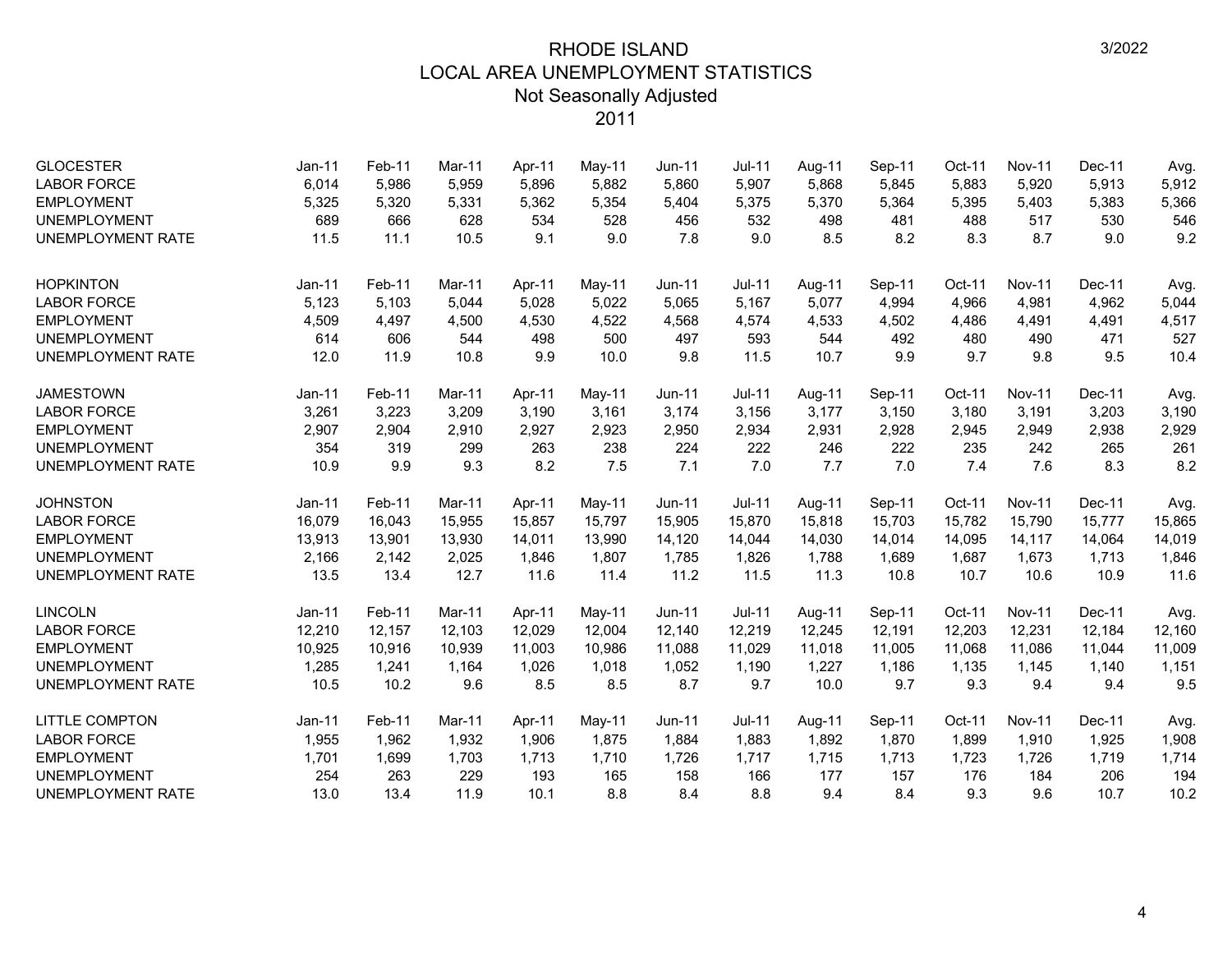| <b>MIDDLETOWN</b>        | Jan-11   | Feb-11 | Mar-11 | Apr-11 | May-11 | Jun-11 | Jul-11        | Aug-11 | Sep-11 | Oct-11 | <b>Nov-11</b> | Dec-11 | Avg.   |
|--------------------------|----------|--------|--------|--------|--------|--------|---------------|--------|--------|--------|---------------|--------|--------|
| <b>LABOR FORCE</b>       | 8,315    | 8,276  | 8,184  | 8,035  | 7,959  | 8,033  | 7,979         | 8,015  | 7,956  | 8,037  | 8,121         | 8,188  | 8,092  |
| <b>EMPLOYMENT</b>        | 7,217    | 7,211  | 7,225  | 7,268  | 7,257  | 7,324  | 7,285         | 7,278  | 7,269  | 7,311  | 7,323         | 7,295  | 7,272  |
| <b>UNEMPLOYMENT</b>      | 1,098    | 1,065  | 959    | 767    | 702    | 709    | 694           | 737    | 687    | 726    | 798           | 893    | 820    |
| UNEMPLOYMENT RATE        | 13.2     | 12.9   | 11.7   | 9.5    | 8.8    | 8.8    | 8.7           | 9.2    | 8.6    | 9.0    | 9.8           | 10.9   | 10.1   |
| NARRAGANSETT             | Jan-11   | Feb-11 | Mar-11 | Apr-11 | May-11 | Jun-11 | <b>Jul-11</b> | Aug-11 | Sep-11 | Oct-11 | <b>Nov-11</b> | Dec-11 | Avg.   |
| <b>LABOR FORCE</b>       | 9,239    | 9,200  | 9,120  | 9,069  | 9,064  | 9,176  | 9,125         | 9,118  | 9,099  | 9,151  | 9,211         | 9,192  | 9,147  |
| <b>EMPLOYMENT</b>        | 8,351    | 8,344  | 8,361  | 8,410  | 8,397  | 8,475  | 8,430         | 8,422  | 8,412  | 8,461  | 8,474         | 8,442  | 8,415  |
| <b>UNEMPLOYMENT</b>      | 888      | 856    | 759    | 659    | 667    | 701    | 695           | 696    | 687    | 690    | 737           | 750    | 732    |
| UNEMPLOYMENT RATE        | 9.6      | 9.3    | 8.3    | 7.3    | 7.4    | 7.6    | 7.6           | 7.6    | 7.6    | 7.5    | 8.0           | 8.2    | 8.0    |
| <b>NEW SHOREHAM</b>      | $Jan-11$ | Feb-11 | Mar-11 | Apr-11 | May-11 | Jun-11 | <b>Jul-11</b> | Aug-11 | Sep-11 | Oct-11 | <b>Nov-11</b> | Dec-11 | Avg.   |
| <b>LABOR FORCE</b>       | 592      | 582    | 568    | 582    | 689    | 1,022  | 1,317         | 1,325  | 955    | 702    | 591           | 612    | 794    |
| <b>EMPLOYMENT</b>        | 384      | 383    | 391    | 429    | 561    | 909    | 1,213         | 1,227  | 857    | 592    | 449           | 434    | 652    |
| <b>UNEMPLOYMENT</b>      | 208      | 199    | 177    | 153    | 128    | 113    | 104           | 98     | 98     | 110    | 142           | 178    | 142    |
| UNEMPLOYMENT RATE        | 35.1     | 34.2   | 31.2   | 26.3   | 18.6   | 11.1   | 7.9           | 7.4    | 10.3   | 15.7   | 24.0          | 29.1   | 17.9   |
| <b>NEWPORT</b>           | $Jan-11$ | Feb-11 | Mar-11 | Apr-11 | May-11 | Jun-11 | <b>Jul-11</b> | Aug-11 | Sep-11 | Oct-11 | <b>Nov-11</b> | Dec-11 | Avg.   |
| <b>LABOR FORCE</b>       | 14,107   | 13,918 | 13,766 | 13,498 | 13,448 | 13,437 | 13,425        | 13,366 | 13,255 | 13,397 | 13,720        | 13,751 | 13,591 |
| <b>EMPLOYMENT</b>        | 12,189   | 12,178 | 12.203 | 12,275 | 12,256 | 12,370 | 12,304        | 12,291 | 12,278 | 12,348 | 12,367        | 12,321 | 12,282 |
| <b>UNEMPLOYMENT</b>      | 1,918    | 1,740  | 1,563  | 1,223  | 1,192  | 1,067  | 1,121         | 1,075  | 977    | 1,049  | 1,353         | 1,430  | 1,309  |
| <b>UNEMPLOYMENT RATE</b> | 13.6     | 12.5   | 11.4   | 9.1    | 8.9    | 7.9    | 8.4           | 8.0    | 7.4    | 7.8    | 9.9           | 10.4   | 9.6    |
| <b>NORTH KINGSTOWN</b>   | $Jan-11$ | Feb-11 | Mar-11 | Apr-11 | May-11 | Jun-11 | $Jul-11$      | Aug-11 | Sep-11 | Oct-11 | <b>Nov-11</b> | Dec-11 | Avg.   |
| <b>LABOR FORCE</b>       | 14,910   | 14,881 | 14,873 | 14,812 | 14,773 | 14,847 | 14,766        | 14,743 | 14,706 | 14,795 | 14,846        | 14,873 | 14,819 |
| <b>EMPLOYMENT</b>        | 13,317   | 13,306 | 13,334 | 13,412 | 13,391 | 13,515 | 13,443        | 13,430 | 13,415 | 13,492 | 13,513        | 13,462 | 13,419 |
| <b>UNEMPLOYMENT</b>      | 1,593    | 1,575  | 1,539  | 1,400  | 1,382  | 1,332  | 1,323         | 1,313  | 1,291  | 1,303  | 1,333         | 1,411  | 1,400  |
| <b>UNEMPLOYMENT RATE</b> | 10.7     | 10.6   | 10.3   | 9.5    | 9.4    | 9.0    | 9.0           | 8.9    | 8.8    | 8.8    | 9.0           | 9.5    | 9.4    |
| NORTH PROVIDENCE         | $Jan-11$ | Feb-11 | Mar-11 | Apr-11 | May-11 | Jun-11 | $Jul-11$      | Aug-11 | Sep-11 | Oct-11 | <b>Nov-11</b> | Dec-11 | Avg.   |
| <b>LABOR FORCE</b>       | 18,115   | 18,084 | 18,004 | 17,992 | 18,035 | 18,170 | 18,218        | 18,185 | 18,090 | 18,173 | 18,117        | 18,039 | 18,102 |
| <b>EMPLOYMENT</b>        | 16,027   | 16,014 | 16,046 | 16,140 | 16,115 | 16,265 | 16,178        | 16,162 | 16,144 | 16,237 | 16,262        | 16,202 | 16,149 |
| <b>UNEMPLOYMENT</b>      | 2,088    | 2,070  | 1,958  | 1,852  | 1,920  | 1,905  | 2,040         | 2,023  | 1,946  | 1,936  | 1,855         | 1,837  | 1,953  |
| <b>UNEMPLOYMENT RATE</b> | 11.5     | 11.4   | 10.9   | 10.3   | 10.6   | 10.5   | 11.2          | 11.1   | 10.8   | 10.7   | 10.2          | 10.2   | 10.8   |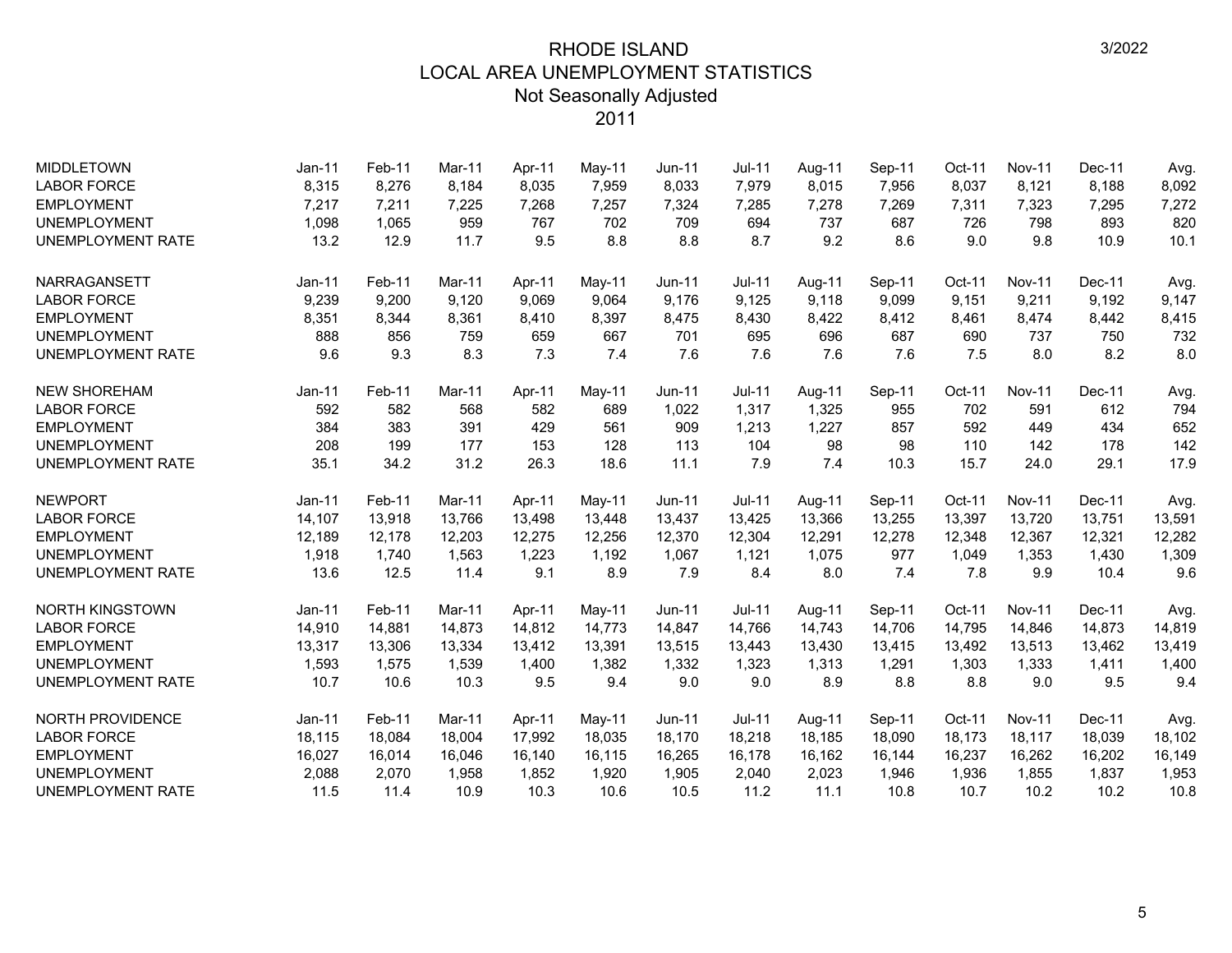| <b>NORTH SMITHFIELD</b>  | $Jan-11$ | Feb-11 | <b>Mar-11</b> | Apr-11 | May-11 | $Jun-11$      | <b>Jul-11</b> | Aug-11 | Sep-11 | Oct-11 | <b>Nov-11</b> | Dec-11 | Avg.   |
|--------------------------|----------|--------|---------------|--------|--------|---------------|---------------|--------|--------|--------|---------------|--------|--------|
| <b>LABOR FORCE</b>       | 6,733    | 6,716  | 6.713         | 6,653  | 6,650  | 6.718         | 6,723         | 6,695  | 6,622  | 6,629  | 6,679         | 6,622  | 6,680  |
| <b>EMPLOYMENT</b>        | 6,024    | 6,019  | 6,031         | 6,066  | 6,057  | 6,113         | 6,081         | 6,074  | 6,068  | 6,102  | 6,112         | 6,089  | 6,070  |
| <b>UNEMPLOYMENT</b>      | 709      | 697    | 682           | 587    | 593    | 605           | 642           | 621    | 554    | 527    | 567           | 533    | 610    |
| <b>UNEMPLOYMENT RATE</b> | 10.5     | 10.4   | 10.2          | 8.8    | 8.9    | 9.0           | 9.5           | 9.3    | 8.4    | 7.9    | 8.5           | 8.0    | 9.1    |
| <b>PAWTUCKET</b>         | $Jan-11$ | Feb-11 | Mar-11        | Apr-11 | May-11 | $Jun-11$      | $Jul-11$      | Aug-11 | Sep-11 | Oct-11 | <b>Nov-11</b> | Dec-11 | Avg.   |
| <b>LABOR FORCE</b>       | 36,926   | 36,781 | 36,714        | 36,867 | 37,005 | 37,428        | 37,513        | 37,337 | 37,223 | 37,380 | 37,402        | 37,180 | 37,146 |
| <b>EMPLOYMENT</b>        | 32,252   | 32,225 | 32,291        | 32,480 | 32,430 | 32,731        | 32,557        | 32,524 | 32,487 | 32,674 | 32,725        | 32,603 | 32,498 |
| <b>UNEMPLOYMENT</b>      | 4,674    | 4,556  | 4,423         | 4,387  | 4,575  | 4,697         | 4,956         | 4,813  | 4,736  | 4,706  | 4,677         | 4,577  | 4,648  |
| <b>UNEMPLOYMENT RATE</b> | 12.7     | 12.4   | 12.0          | 11.9   | 12.4   | 12.5          | 13.2          | 12.9   | 12.7   | 12.6   | 12.5          | 12.3   | 12.5   |
| <b>PORTSMOUTH</b>        | $Jan-11$ | Feb-11 | <b>Mar-11</b> | Apr-11 | May-11 | <b>Jun-11</b> | <b>Jul-11</b> | Aug-11 | Sep-11 | Oct-11 | <b>Nov-11</b> | Dec-11 | Avg.   |
| <b>LABOR FORCE</b>       | 9,116    | 9,069  | 9,017         | 8,905  | 8,909  | 8,973         | 8,913         | 8,862  | 8,797  | 8,870  | 8,980         | 8,984  | 8,949  |
| <b>EMPLOYMENT</b>        | 7,965    | 7,959  | 7,975         | 8,022  | 8,009  | 8,084         | 8,041         | 8,032  | 8,023  | 8,070  | 8,082         | 8,052  | 8,026  |
| <b>UNEMPLOYMENT</b>      | 1,151    | 1,110  | 1,042         | 883    | 900    | 889           | 872           | 830    | 774    | 800    | 898           | 932    | 923    |
| <b>UNEMPLOYMENT RATE</b> | 12.6     | 12.2   | 11.6          | 9.9    | 10.1   | 9.9           | 9.8           | 9.4    | 8.8    | 9.0    | 10.0          | 10.4   | 10.3   |
| <b>PROVIDENCE</b>        | $Jan-11$ | Feb-11 | <b>Mar-11</b> | Apr-11 | May-11 | <b>Jun-11</b> | <b>Jul-11</b> | Aug-11 | Sep-11 | Oct-11 | <b>Nov-11</b> | Dec-11 | Avg.   |
| <b>LABOR FORCE</b>       | 87,568   | 87,051 | 87,171        | 87,535 | 87,996 | 89,396        | 89,488        | 88,842 | 87,933 | 88,270 | 88,016        | 87,326 | 88,049 |
| <b>EMPLOYMENT</b>        | 76,486   | 76,422 | 76,579        | 77,027 | 76,908 | 77,623        | 77,209        | 77,131 | 77,044 | 77,487 | 77,608        | 77,319 | 77,070 |
| <b>UNEMPLOYMENT</b>      | 11.082   | 10,629 | 10.592        | 10,508 | 11,088 | 11,773        | 12,279        | 11,711 | 10,889 | 10,783 | 10,408        | 10,007 | 10,979 |
| <b>UNEMPLOYMENT RATE</b> | 12.7     | 12.2   | 12.2          | 12.0   | 12.6   | 13.2          | 13.7          | 13.2   | 12.4   | 12.2   | 11.8          | 11.5   | 12.5   |
| <b>RICHMOND</b>          | $Jan-11$ | Feb-11 | <b>Mar-11</b> | Apr-11 | May-11 | <b>Jun-11</b> | <b>Jul-11</b> | Aug-11 | Sep-11 | Oct-11 | <b>Nov-11</b> | Dec-11 | Avg.   |
| <b>LABOR FORCE</b>       | 4,266    | 4,245  | 4,239         | 4,215  | 4,214  | 4,235         | 4,251         | 4,252  | 4,225  | 4,242  | 4,228         | 4,232  | 4,237  |
| <b>EMPLOYMENT</b>        | 3,883    | 3,880  | 3,888         | 3,911  | 3,905  | 3,941         | 3,920         | 3,916  | 3,912  | 3,934  | 3,940         | 3,926  | 3,913  |
| <b>UNEMPLOYMENT</b>      | 383      | 365    | 351           | 304    | 309    | 294           | 331           | 336    | 313    | 308    | 288           | 306    | 324    |
| <b>UNEMPLOYMENT RATE</b> | 9.0      | 8.6    | 8.3           | 7.2    | 7.3    | 6.9           | 7.8           | 7.9    | 7.4    | 7.3    | 6.8           | 7.2    | 7.6    |
| <b>SCITUATE</b>          | $Jan-11$ | Feb-11 | Mar-11        | Apr-11 | May-11 | <b>Jun-11</b> | $Jul-11$      | Aug-11 | Sep-11 | Oct-11 | <b>Nov-11</b> | Dec-11 | Avg.   |
| <b>LABOR FORCE</b>       | 6,215    | 6,193  | 6,160         | 6,069  | 6,023  | 6,113         | 6,171         | 6,077  | 6,064  | 6,064  | 6,117         | 6,146  | 6,117  |
| <b>EMPLOYMENT</b>        | 5,447    | 5,442  | 5,453         | 5,485  | 5,477  | 5,528         | 5,498         | 5,493  | 5,486  | 5,518  | 5,527         | 5,506  | 5,488  |
| <b>UNEMPLOYMENT</b>      | 768      | 751    | 707           | 584    | 546    | 585           | 673           | 584    | 578    | 546    | 590           | 640    | 629    |
| <b>UNEMPLOYMENT RATE</b> | 12.4     | 12.1   | 11.5          | 9.6    | 9.1    | 9.6           | 10.9          | 9.6    | 9.5    | 9.0    | 9.6           | 10.4   | 10.3   |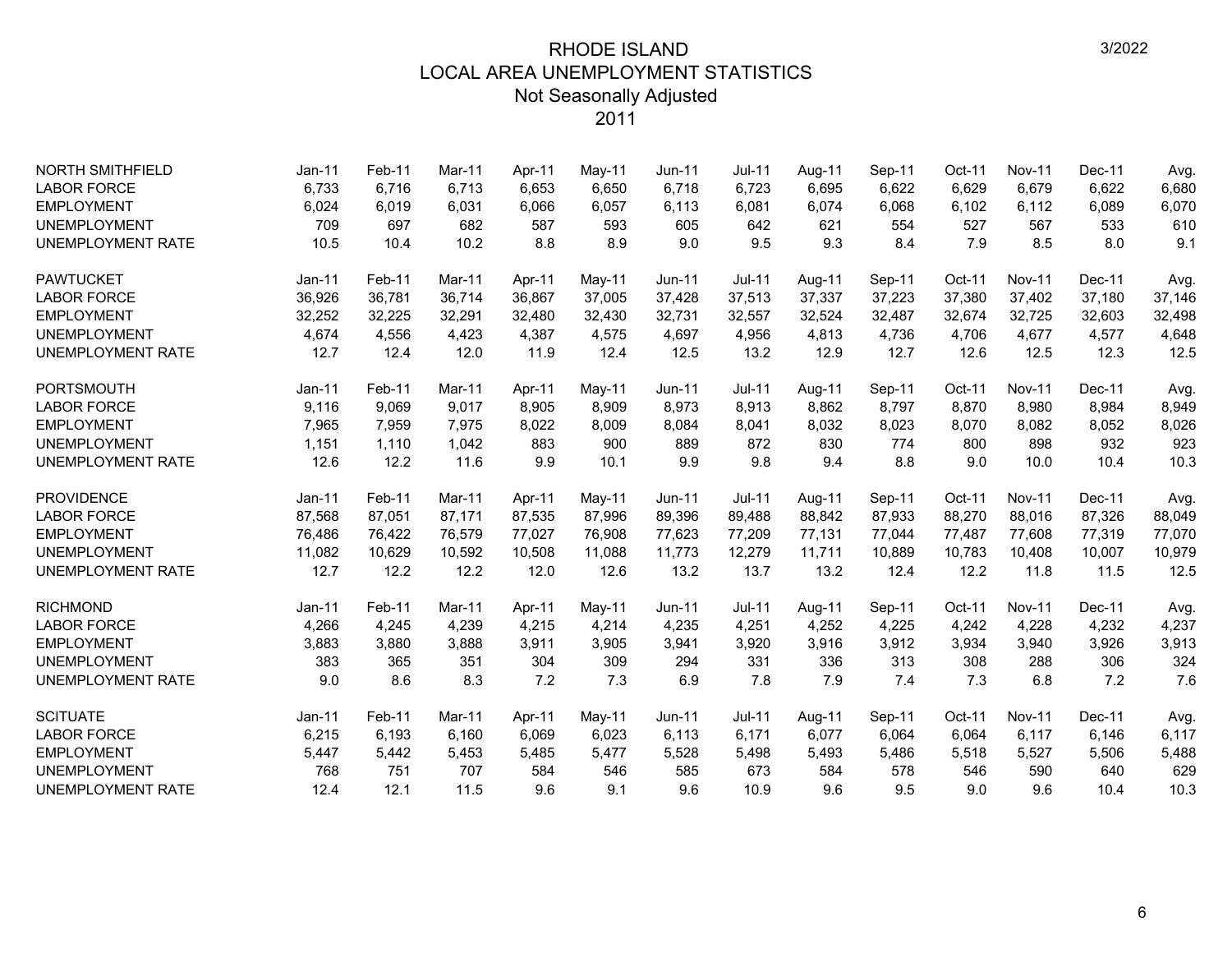| <b>SMITHFIELD</b>        | $Jan-11$ | Feb-11 | Mar-11 | Apr-11 | May-11 | Jun-11        | <b>Jul-11</b> | Aug-11 | Sep-11 | Oct-11   | <b>Nov-11</b> | Dec-11 | Avg.   |
|--------------------------|----------|--------|--------|--------|--------|---------------|---------------|--------|--------|----------|---------------|--------|--------|
| <b>LABOR FORCE</b>       | 11,509   | 11,451 | 11.478 | 11.473 | 11,380 | 11,508        | 11,556        | 11,517 | 11,358 | 11,405   | 11,433        | 11,371 | 11,453 |
| <b>EMPLOYMENT</b>        | 10,198   | 10,190 | 10,211 | 10,270 | 10,255 | 10,350        | 10,295        | 10,284 | 10,273 | 10,332   | 10,348        | 10,309 | 10,276 |
| <b>UNEMPLOYMENT</b>      | 1,311    | 1,261  | 1,267  | 1,203  | 1,125  | 1,158         | 1,261         | 1,233  | 1,085  | 1,073    | 1,085         | 1,062  | 1,177  |
| UNEMPLOYMENT RATE        | 11.4     | 11.0   | 11.0   | 10.5   | 9.9    | 10.1          | 10.9          | 10.7   | 9.6    | 9.4      | 9.5           | 9.3    | 10.3   |
| <b>SOUTH KINGSTOWN</b>   | $Jan-11$ | Feb-11 | Mar-11 | Apr-11 | May-11 | Jun-11        | <b>Jul-11</b> | Aug-11 | Sep-11 | Oct-11   | <b>Nov-11</b> | Dec-11 | Avg.   |
| <b>LABOR FORCE</b>       | 16,626   | 16,504 | 16,485 | 16,356 | 16,293 | 16,418        | 16,527        | 16,425 | 16,214 | 16,362   | 16,514        | 16,400 | 16,427 |
| <b>EMPLOYMENT</b>        | 14,689   | 14,676 | 14,707 | 14,793 | 14,770 | 14,907        | 14,828        | 14,813 | 14,796 | 14,881   | 14,904        | 14,849 | 14,801 |
| <b>UNEMPLOYMENT</b>      | 1,937    | 1,828  | 1,778  | 1,563  | 1,523  | 1,511         | 1,699         | 1,612  | 1,418  | 1,481    | 1,610         | 1,551  | 1,626  |
| <b>UNEMPLOYMENT RATE</b> | 11.7     | 11.1   | 10.8   | 9.6    | 9.3    | 9.2           | 10.3          | 9.8    | 8.7    | 9.1      | 9.7           | 9.5    | 9.9    |
| <b>TIVERTON</b>          | $Jan-11$ | Feb-11 | Mar-11 | Apr-11 | May-11 | Jun-11        | <b>Jul-11</b> | Aug-11 | Sep-11 | Oct-11   | <b>Nov-11</b> | Dec-11 | Avg.   |
| <b>LABOR FORCE</b>       | 9,070    | 9,024  | 8,973  | 8,831  | 8,754  | 8,812         | 8,853         | 8,853  | 8,787  | 8,830    | 8,831         | 8,899  | 8,876  |
| <b>EMPLOYMENT</b>        | 7,844    | 7,838  | 7,854  | 7,900  | 7,888  | 7,961         | 7,919         | 7,911  | 7,902  | 7,947    | 7,959         | 7,930  | 7,904  |
| <b>UNEMPLOYMENT</b>      | 1,226    | 1,186  | 1,119  | 931    | 866    | 851           | 934           | 942    | 885    | 883      | 872           | 969    | 972    |
| <b>UNEMPLOYMENT RATE</b> | 13.5     | 13.1   | 12.5   | 10.5   | 9.9    | 9.7           | 10.6          | 10.6   | 10.1   | 10.0     | 9.9           | 10.9   | 11.0   |
| <b>WARREN</b>            | Jan-11   | Feb-11 | Mar-11 | Apr-11 | May-11 | Jun-11        | Jul-11        | Aug-11 | Sep-11 | Oct-11   | <b>Nov-11</b> | Dec-11 | Avg.   |
| <b>LABOR FORCE</b>       | 5,863    | 5,876  | 5.851  | 5,822  | 5,826  | 5,881         | 5,872         | 5.843  | 5,803  | 5,801    | 5,829         | 5,820  | 5,841  |
| <b>EMPLOYMENT</b>        | 5,152    | 5,148  | 5,159  | 5,189  | 5,181  | 5,229         | 5,201         | 5,196  | 5,190  | 5,220    | 5,228         | 5,208  | 5,192  |
| <b>UNEMPLOYMENT</b>      | 711      | 728    | 692    | 633    | 645    | 652           | 671           | 647    | 613    | 581      | 601           | 612    | 649    |
| UNEMPLOYMENT RATE        | 12.1     | 12.4   | 11.8   | 10.9   | 11.1   | 11.1          | 11.4          | 11.1   | 10.6   | 10.0     | 10.3          | 10.5   | 11.1   |
| <b>WARWICK</b>           | $Jan-11$ | Feb-11 | Mar-11 | Apr-11 | May-11 | Jun-11        | <b>Jul-11</b> | Aug-11 | Sep-11 | Oct-11   | <b>Nov-11</b> | Dec-11 | Avg.   |
| <b>LABOR FORCE</b>       | 47,040   | 46,933 | 46,779 | 46,649 | 46,675 | 47,096        | 47,160        | 47,116 | 47,026 | 47,159   | 47,163        | 46,969 | 46,980 |
| <b>EMPLOYMENT</b>        | 41,964   | 41,929 | 42,015 | 42,260 | 42,195 | 42,588        | 42,360        | 42,318 | 42,270 | 42,513   | 42,579        | 42,421 | 42,284 |
| <b>UNEMPLOYMENT</b>      | 5,076    | 5,004  | 4,764  | 4,389  | 4,480  | 4,508         | 4,800         | 4,798  | 4,756  | 4,646    | 4,584         | 4,548  | 4,696  |
| UNEMPLOYMENT RATE        | 10.8     | 10.7   | 10.2   | 9.4    | 9.6    | 9.6           | 10.2          | 10.2   | 10.1   | 9.9      | 9.7           | 9.7    | 10.0   |
| <b>WEST GREENWICH</b>    | $Jan-11$ | Feb-11 | Mar-11 | Apr-11 | May-11 | <b>Jun-11</b> | $Jul-11$      | Aug-11 | Sep-11 | $Oct-11$ | <b>Nov-11</b> | Dec-11 | Avg.   |
| <b>LABOR FORCE</b>       | 3,316    | 3,303  | 3,283  | 3,228  | 3,213  | 3,229         | 3,276         | 3,283  | 3,258  | 3,302    | 3,290         | 3,270  | 3,271  |
| <b>EMPLOYMENT</b>        | 2,878    | 2,876  | 2,882  | 2,899  | 2,894  | 2,921         | 2,905         | 2,903  | 2,899  | 2,916    | 2,921         | 2,910  | 2,900  |
| <b>UNEMPLOYMENT</b>      | 438      | 427    | 401    | 329    | 319    | 308           | 371           | 380    | 359    | 386      | 369           | 360    | 371    |
| <b>UNEMPLOYMENT RATE</b> |          |        |        |        |        |               |               |        |        |          |               |        |        |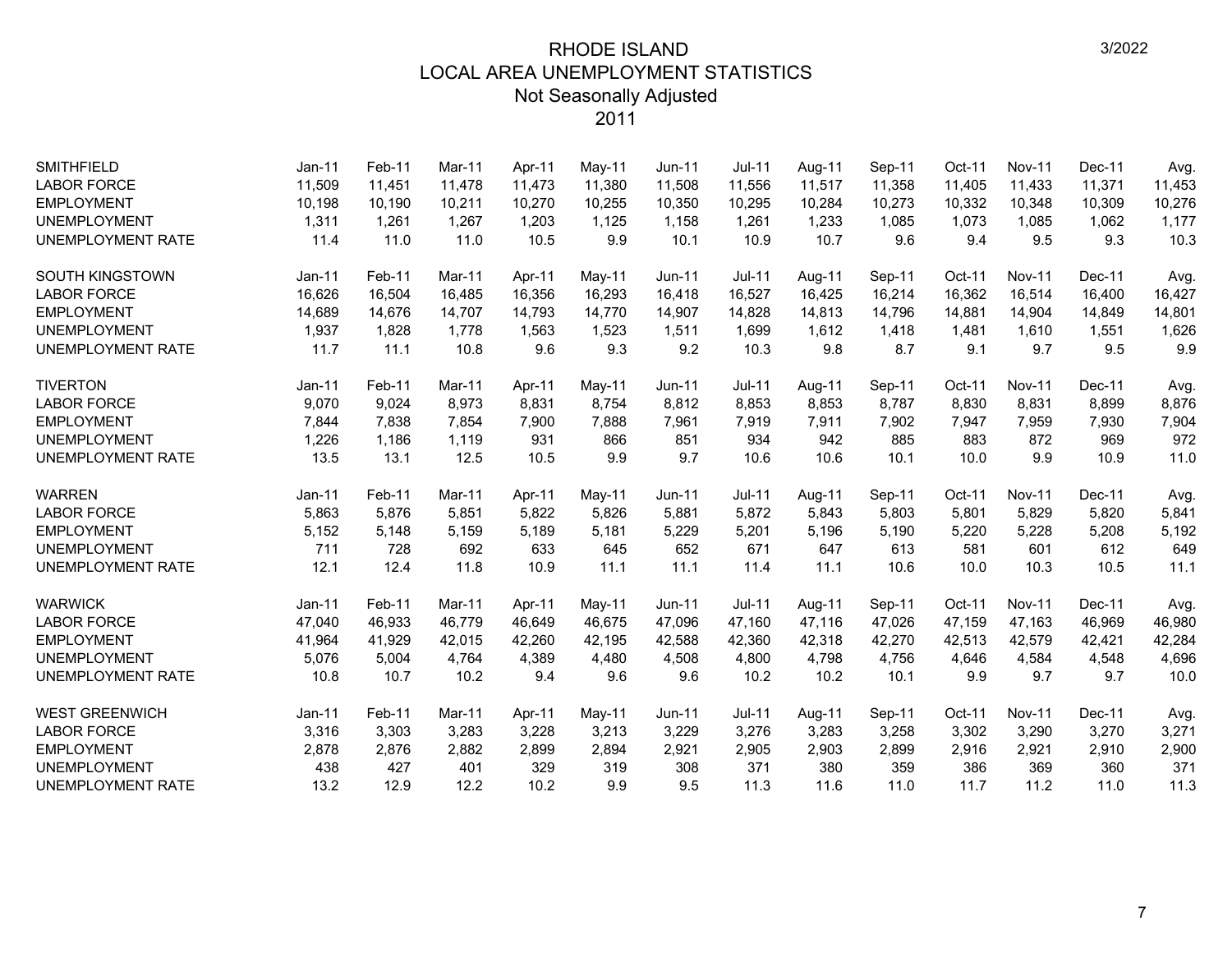| <b>WEST WARWICK</b>      | Jan-11   | Feb-11 | Mar-11 | Apr-11 | May-11 | <b>Jun-11</b> | Jul-11        | Aug-11 | Sep-11 | Oct-11 | <b>Nov-11</b> | Dec-11 | Avg.   |
|--------------------------|----------|--------|--------|--------|--------|---------------|---------------|--------|--------|--------|---------------|--------|--------|
| <b>LABOR FORCE</b>       | 16,740   | 16,739 | 16,635 | 16,566 | 16,636 | 16,671        | 16,622        | 16,548 | 16,558 | 16,617 | 16,620        | 16,651 | 16,634 |
| <b>EMPLOYMENT</b>        | 14,553   | 14,541 | 14,571 | 14,656 | 14,634 | 14,770        | 14,691        | 14,676 | 14,660 | 14,744 | 14,767        | 14,712 | 14,665 |
| <b>UNEMPLOYMENT</b>      | 2,187    | 2,198  | 2,064  | 1,910  | 2,002  | 1,901         | 1,931         | 1,872  | 1,898  | 1,873  | 1,853         | 1,939  | 1,969  |
| <b>UNEMPLOYMENT RATE</b> | 13.1     | 13.1   | 12.4   | 11.5   | 12.0   | 11.4          | 11.6          | 11.3   | 11.5   | 11.3   | 11.1          | 11.6   | 11.8   |
| <b>WESTERLY</b>          | $Jan-11$ | Feb-11 | Mar-11 | Apr-11 | May-11 | <b>Jun-11</b> | <b>Jul-11</b> | Aug-11 | Sep-11 | Oct-11 | <b>Nov-11</b> | Dec-11 | Avg.   |
| <b>LABOR FORCE</b>       | 12,291   | 12,221 | 12,163 | 12,056 | 12,019 | 12,135        | 12,132        | 12,107 | 12,033 | 11,971 | 12,023        | 12,083 | 12,103 |
| <b>EMPLOYMENT</b>        | 10,676   | 10,647 | 10.655 | 10,725 | 10,705 | 10,815        | 10,829        | 10,733 | 10,659 | 10,621 | 10,631        | 10,633 | 10,694 |
| <b>UNEMPLOYMENT</b>      | 1,615    | 1,574  | 1,508  | 1,331  | 1,314  | 1,320         | 1,303         | 1,374  | 1,374  | 1,350  | 1,392         | 1,450  | 1,409  |
| UNEMPLOYMENT RATE        | 13.1     | 12.9   | 12.4   | 11.0   | 10.9   | 10.9          | 10.7          | 11.3   | 11.4   | 11.3   | 11.6          | 12.0   | 11.6   |
| <b>WOONSOCKET</b>        | $Jan-11$ | Feb-11 | Mar-11 | Apr-11 | May-11 | Jun-11        | <b>Jul-11</b> | Aug-11 | Sep-11 | Oct-11 | <b>Nov-11</b> | Dec-11 | Avg.   |
| <b>LABOR FORCE</b>       | 19,550   | 19,462 | 19,437 | 19,334 | 19,318 | 19,375        | 19,381        | 19,400 | 19,441 | 19,535 | 19,598        | 19,564 | 19,450 |
| <b>EMPLOYMENT</b>        | 16,664   | 16,651 | 16,685 | 16,782 | 16,756 | 16,912        | 16,822        | 16,805 | 16,786 | 16,883 | 16,909        | 16,846 | 16,792 |
| <b>UNEMPLOYMENT</b>      | 2,886    | 2,811  | 2.752  | 2,552  | 2,562  | 2,463         | 2,559         | 2,595  | 2,655  | 2,652  | 2,689         | 2,718  | 2,658  |
| <b>UNEMPLOYMENT RATE</b> | 14.8     | 14.4   | 14.2   | 13.2   | 13.3   | 12.7          | 13.2          | 13.4   | 13.7   | 13.6   | 13.7          | 13.9   | 13.7   |
| <b>BRISTOL COUNTY</b>    | $Jan-11$ | Feb-11 | Mar-11 | Apr-11 | May-11 | Jun-11        | <b>Jul-11</b> | Aug-11 | Sep-11 | Oct-11 | <b>Nov-11</b> | Dec-11 | Avg.   |
| <b>LABOR FORCE</b>       | 26,495   | 26,429 | 26,336 | 26,240 | 26,291 | 26,462        | 26.459        | 26,454 | 26,238 | 26,391 | 26,444        | 26,347 | 26,383 |
| <b>EMPLOYMENT</b>        | 23,670   | 23,650 | 23,700 | 23,838 | 23,801 | 24,023        | 23,895        | 23,871 | 23,843 | 23,981 | 24,018        | 23,928 | 23,852 |
| <b>UNEMPLOYMENT</b>      | 2,825    | 2,779  | 2,636  | 2,402  | 2,490  | 2,439         | 2,564         | 2,583  | 2,395  | 2,410  | 2,426         | 2,419  | 2,531  |
| <b>UNEMPLOYMENT RATE</b> | 10.7     | 10.5   | 10.0   | 9.2    | 9.5    | 9.2           | 9.7           | 9.8    | 9.1    | 9.1    | 9.2           | 9.2    | 9.6    |
| <b>KENT COUNTY</b>       | $Jan-11$ | Feb-11 | Mar-11 | Apr-11 | May-11 | Jun-11        | <b>Jul-11</b> | Aug-11 | Sep-11 | Oct-11 | <b>Nov-11</b> | Dec-11 | Avg.   |
| <b>LABOR FORCE</b>       | 93,383   | 93,236 | 92,867 | 92,411 | 92,500 | 93,318        | 93,398        | 93,230 | 92,917 | 93,250 | 93,245        | 92,932 | 93,057 |
| <b>EMPLOYMENT</b>        | 82,545   | 82,477 | 82,647 | 83,129 | 83,001 | 83,773        | 83,325        | 83,242 | 83,148 | 83,626 | 83,757        | 83,446 | 83,176 |
| <b>UNEMPLOYMENT</b>      | 10,838   | 10,759 | 10,220 | 9,282  | 9,499  | 9,545         | 10,073        | 9,988  | 9,769  | 9,624  | 9,488         | 9,486  | 9,881  |
| <b>UNEMPLOYMENT RATE</b> | 11.6     | 11.5   | 11.0   | 10.0   | 10.3   | 10.2          | 10.8          | 10.7   | 10.5   | 10.3   | 10.2          | 10.2   | 10.6   |